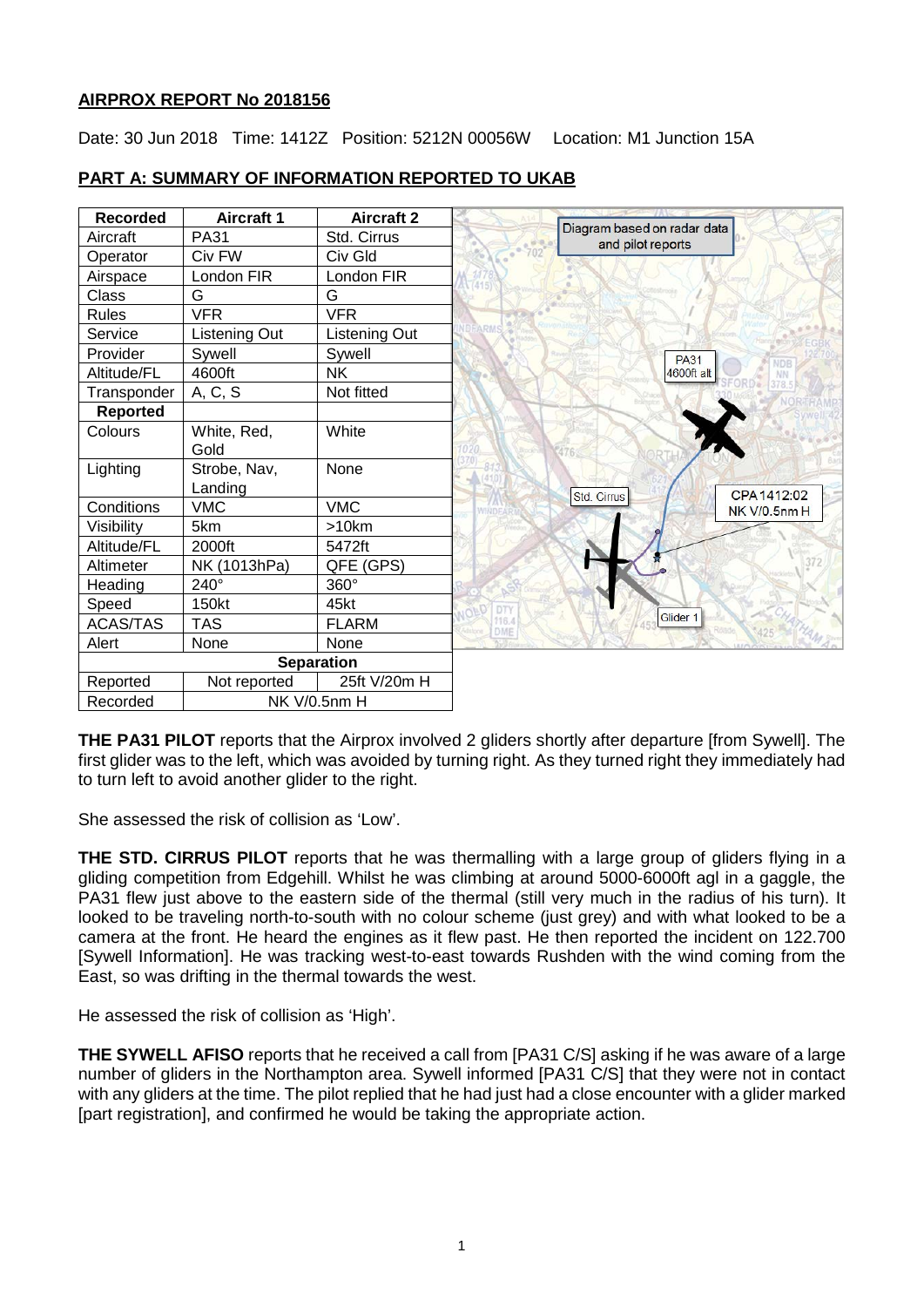## **Factual Background**

The weather at Birmingham was recorded as follows:

METAR EGBB 301350Z 08013KT CAVOK 26/11 Q1016

### **Analysis and Investigation**

### **UKAB Secretariat**

The gliding competition referred to by the glider pilot was the subject of two NOTAMs (see below):



The PA31 and Std. Cirrus pilots shared an equal responsibility for collision avoidance and not to operate in such proximity to other aircraft as to create a collision hazard<sup>[1](#page-1-0)</sup>. If the incident geometry is considered as head-on or nearly so then both pilots were required to turn to the right<sup>[2](#page-1-1)</sup>. If the incident geometry is considered as converging, then the PA31 pilot was required to give way to the Std. Cirrus<sup>[3](#page-1-2)</sup>.

### **Occurrence Investigation**

The PA31 operating authority made the following comments. Mid-air collision is their top risk, was well understood by the company and mitigated to ALARP. However, operating aircraft in class G airspace is inherently risky. It is their view that electronic conspicuity should be mandated by the Authority, for all aircraft. The reduction in LARS is not assisting in their efforts to reduce the risk. However, they are still working towards an improvement. They have modified their Navajo fleet with high performance LED landing lights, that are left on for all phases of flight. They have trialled PFlarm and found it to be unsatisfactory in their aircraft. They are currently trialling PilotAware and have had some good results, although it does suffer from antenna screening and consequently late warnings. However, TAS/PilotAware/Flarm, will not detect non-transponding/transmitting or incompatible devices. They believe the Authority are doing some work in this area and await the results.

 $\overline{\phantom{a}}$ 

<span id="page-1-0"></span><sup>1</sup> SERA.3205 Proximity.

<span id="page-1-1"></span><sup>2</sup> SERA.3210 Right-of-way (c)(1) Approaching head-on.

<span id="page-1-2"></span><sup>3</sup> SERA.3210 Right-of-way (c)(2) Converging.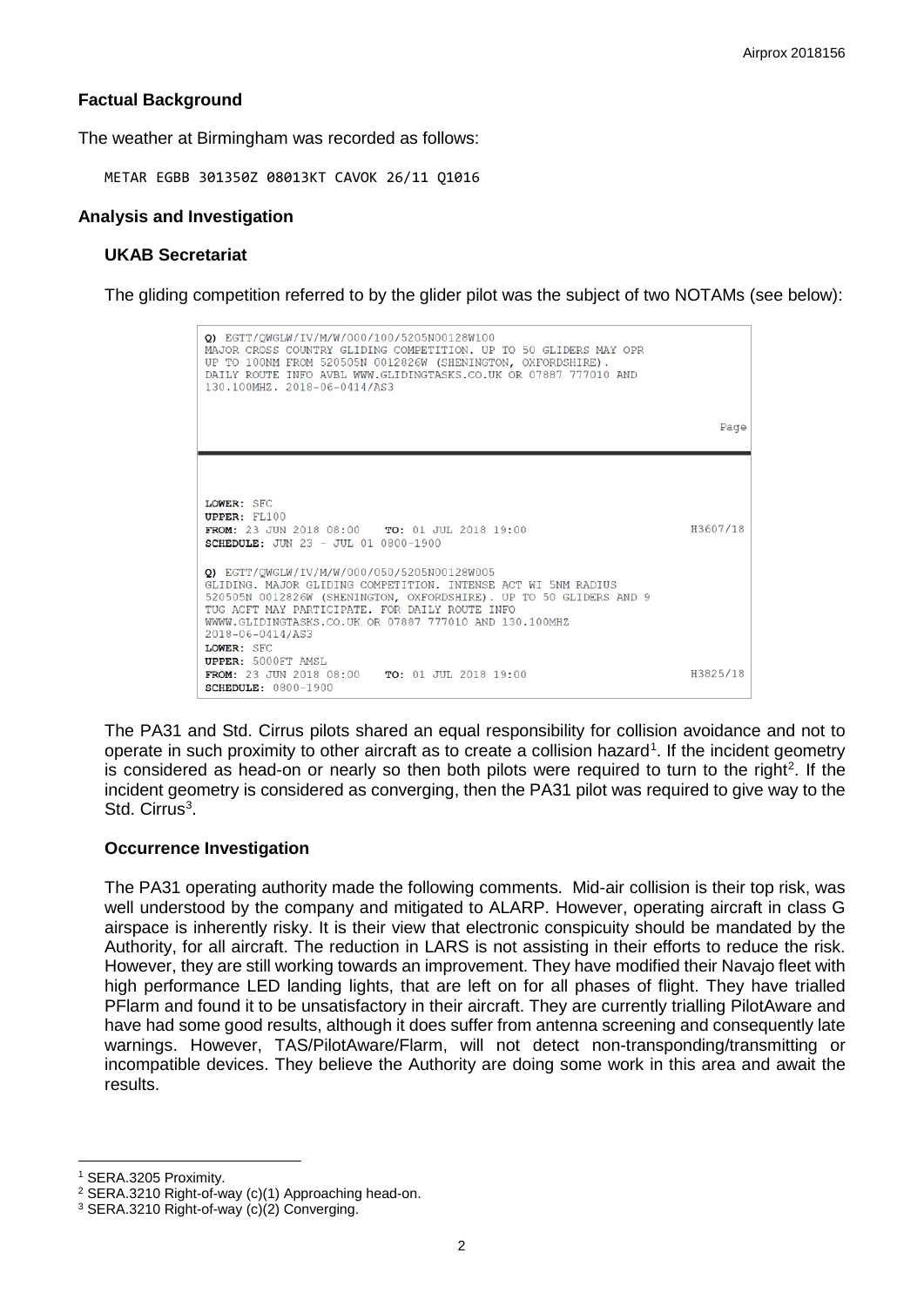### **Summary**

An Airprox was reported when a PA31 and a Std. Cirrus flew into proximity near Sywell at 1412hrs on Saturday 30<sup>th</sup> June 2018. Both pilots were operating under VFR in VMC, both pilots were listening out on the Sywell frequency.

### **PART B: SUMMARY OF THE BOARD'S DISCUSSIONS**

Information available consisted of reports from the pilots of both aircraft, radar photographs/video recordings and reports from the air traffic controllers involved.

The Board began by looking at the actions of the PA31 pilot. They noted that the glider competition had been NOTAM'd and, although acknowledging that the NOTAMs encompassed a large generic area. opined that the PA31 pilot could have used the available information within to either phone the event organisers or use [www.glidingtasks.co.uk](http://www.glidingtasks.co.uk/) to brief themselves on the associated planned task of the day and any potential conflictions. Some members also wondered whether they had considered using GliderNet for this purpose; although suffering somewhat from latency, [http://live.glidernet.org](http://live.glidernet.org/) does provide useful information on FLARM-equipped glider locations and densities, and is used by some aircraft operators prior to walking to their aircraft in order to establish whether there might be potential conflictions on their intended route. The Board were heartened to hear that the PA31's operating company were proactively looking at the various types of electronic warning systems available to try to increase the tools available to their pilots when trying to identify gliders and other airborne vehicles.

The Board then turned to the actions of the Std. Cirrus pilot. He was in a thermal with several other gliders, and only saw the PA31 as it flew past. The pilot was listening out on Sywell frequency 122.70 but members commented that the problem with simply listening out was that no information is transmitted. Although laudable as a way of gaining information himself, and agreeing that the glider gaggle were some way from the immediate environs of Sywell, members wondered whether he could have informed Sywell of their location in the thermal. That being said, the Board agreed that glider pilots could not be expected to call all airfields that they were routing close towards. The PA31 pilot had reported being on Sywell frequency 122.225 and so it was evident that the Cirrus pilot would not have assimilated the PA31 pilot's calls as they got airborne and would not have known about the PA31s presence. The BGA member reminded the Board that the use of radio frequencies by glider pilots whilst involved in a competition, is restricted<sup>[4](#page-2-0)</sup> as below. The Board noted this, but opined that glider pilots should not feel constrained in making safety calls to airfields or other aircraft that might be operating nearby if they could.

#### **5.12 RADIO**

#### 5.12.1 Permitted Use of Radio& Data transmission

The use of radios is confined to voice communication between pilots, crews and officials. Data transmission is not permitted except that required for anti-collision warning systems (e.g. Flarm, ADSB) or one way safety locators (e.g. SPOT).

#### **5.12.2 Permitted Voice Frequencies**

Voice transmissions must only be made on the approved air to air gliding frequencies of 130.1,130.125 and 130.4MHz. Organisers may additionally specify an airfield frequency in the Local Procedures that may be used for control of start/finish and for safety messages only.

#### 5.12.3 Exceptional Use of Other Frequencies

Exceptionally, transmissions may also be made on other frequencies to contact ATC for obtaining permission to enter an ATZ, to land at an airfield, to make courtesy position calls when near to sensitive airspace boundaries or in the event of emergency.

#### 5.12.4 Listening Watch

To improve safety, competitors should maintain a listening watch on the designated primary frequency, especially during the launch, prior to starting, whilst finishing and landing, and when thermalling with other gliders.

.

 $\overline{\phantom{a}}$ 

<span id="page-2-0"></span><sup>4</sup> BGA Rules for Competition 5.12